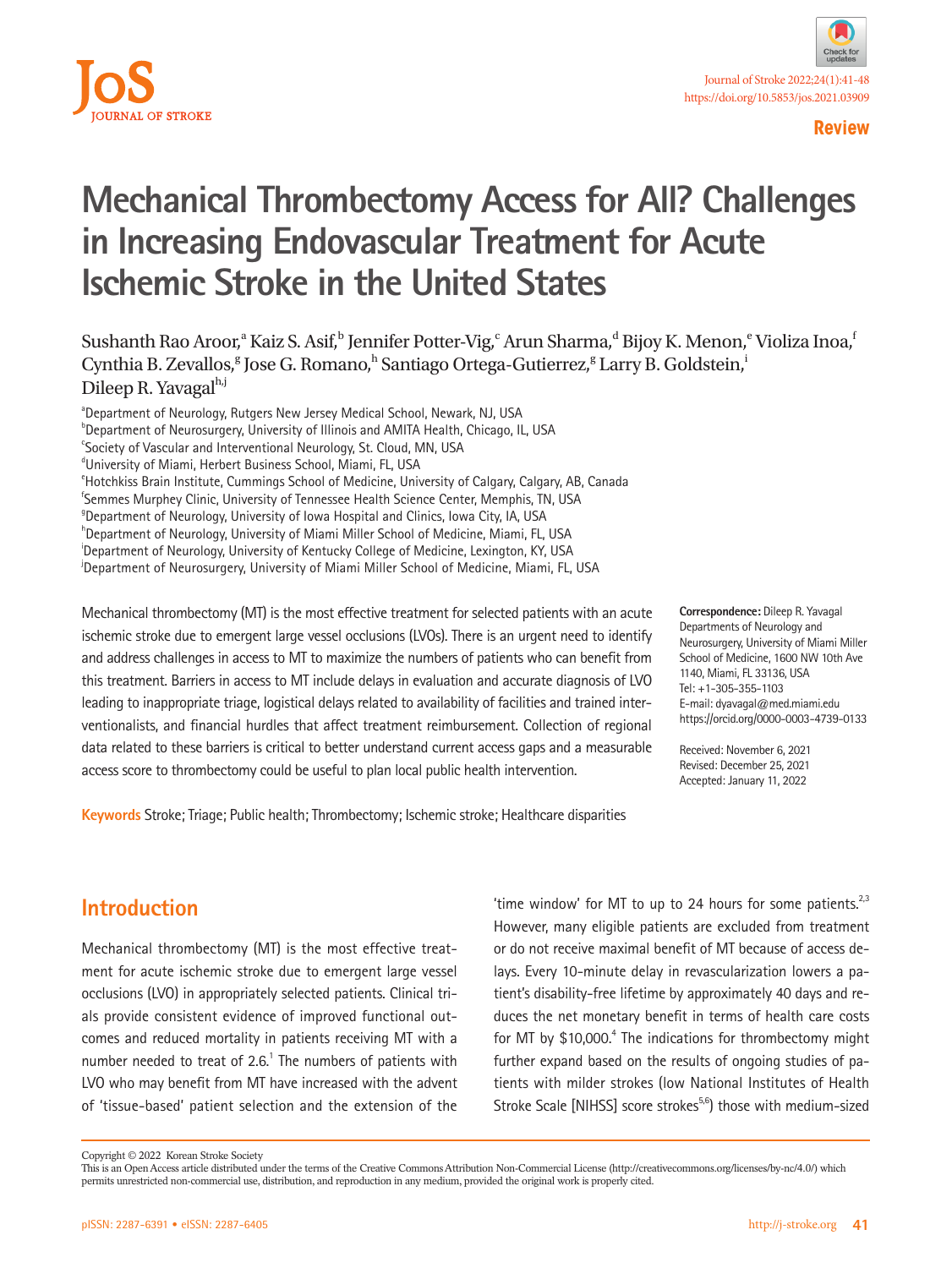vessel occlusion<sup>7</sup> and those having strokes with a large ischemic core.<sup>8</sup> There is a critical need to understand gaps to timely access to MT. This narrative review outlines important issues related to access, identifies key barriers to thrombectomy and aims to provide a framework of how to define, measure and improve access to thrombectomy for eligible patients.

## **Measuring access**

LVOs account for approximately 30% of all patients with acute ischemic stroke<sup>9</sup> with studies showing prevalence ranging from 15% to 52%.<sup>10</sup> Yet approximately only 3.1% of acute ischemic stroke patients received MT in  $2016$ .<sup>11</sup> This number increased to 8.4 % among patients treated at 176 endovascular centers in 2018.<sup>12</sup> Despite the increasing use of MT, there continues to be a large proportion of patients who do not receive MT or receive it in a delayed fashion because of a lack of access to treatment, defined as the "timely use of personal health services to achieve the best health outcomes."<sup>13</sup> One of the most important considerations in measuring access is whether patients have the opportunity to benefit in those circumstances in which medical care can affect meaningful outcomes. In the context of MT, access can be measured as the ratio of the number of MT procedures performed to the total number of eligible patients. Despite the availability of national databases such as National Inpatient Sample and Get with the Guidelines, an accurate estimate of the incidence and prevalence of LVO is still challenging. There are limited data assessing LVO detection rates in patients presenting at community hospitals and primary stroke centers compared to comprehensive stroke centers (CSCs). While International Classification of Diseases 10th Revision (ICD-10) billing codes have improved stroke diagnosis with documentation of the artery involved and mechanism of stroke, they are not optimized to classify whether the stroke is  $LVO$ .<sup>14</sup> Further, patients who have poor functional baseline or terminal cancer diagnosis would not be considered candidates for thrombectomy. To accurately measure access, a better understanding of the total number of eligible patients with LVO is needed.

### **Barriers to access**

There are three general types of barriers to access (1) information and diagnostic access (the ability of the patient to access accurate diagnosis and treatment); (2) physical access (the ability of the patient to access health facilities geographically); and (3) financial access (the ability of the patient to pay for treatment) (Sharma A, personal communication, Pharma and Medtech in Latin America Conference, 2018). Improving access is

dependent on being able to measure, monitor, and address these barriers.

#### **Information and diagnostic access**

Timely prehospital stroke recognition is an important component of overall access. There is a lost opportunity to provide critical prehospital care and appropriate rapid triage for patients who are transported to the hospital by private vehicle. Awareness of stroke symptoms is low even among high-risk patients; with the most frequently identified symptoms being unilateral weakness and slurred speech.<sup>15,16</sup> A study showed that patients living alone are particularly susceptible to delays in seeking care with reduced thrombolysis rates<sup>17</sup> and are therefore more likely to have lower thrombectomy rates. The use of transport services differs by race and ethnicity, with underrepresented populations less likely to utilize emergency services and less likely to call 911.<sup>18</sup> Public health campaigns can increase recognition of the signs and symptoms of stroke with mass media campaigns associated with the increased use of thrombolytics.<sup>19</sup> These types of campaigns may have similar effects on increasing the timely utilization of MT.

The timely diagnosis of LVO in stroke patients presenting to the hospital is another barrier to MT. Delays in diagnosis and transfer not only lead to worse treatment outcomes but can also deprive some patients from receiving any treatment because they may become ineligible as illustrated in Figure 1. In a large, real-world prospective multicenter study of MT, the main factors associated with an increase in inter-hospital transfer times were delays in medical decision-making or the logistics of arranging transport.<sup>20</sup> Atypical presentations such as sudden unresponsiveness due to a basilar artery occlusion may be unrecognized.<sup>21</sup> Intracranial vascular imaging is not performed routinely at many centers as its usefulness beyond identifying thrombectomy eligibility is not well established.<sup>22</sup> As a result, patients who have a LVO stroke with mild deficits or negative symptoms on clinical LVO scales could also be missed. The diagnosis of LVO might be increased by improved emergency medical service (EMS) and emergency department provider knowledge and assistance from tele-neurology services. Prehospital LVO scales have been developed for use by EMS to assist in triage of MT eligible patients directly to endovascular treatment (EVT) centers.<sup>23</sup> Mobile stroke units may reduce door to needle times and can assist in triage to the most appropriate facility.<sup>24</sup> Tele-stroke can provide an effective solution for many small or under-resourced hospitals to access acute stroke expertise and has been shown to increase thrombolysis rates.<sup>25</sup> It could potentially increase access to MT by improving detection of LVO. It would, however, be important to determine if the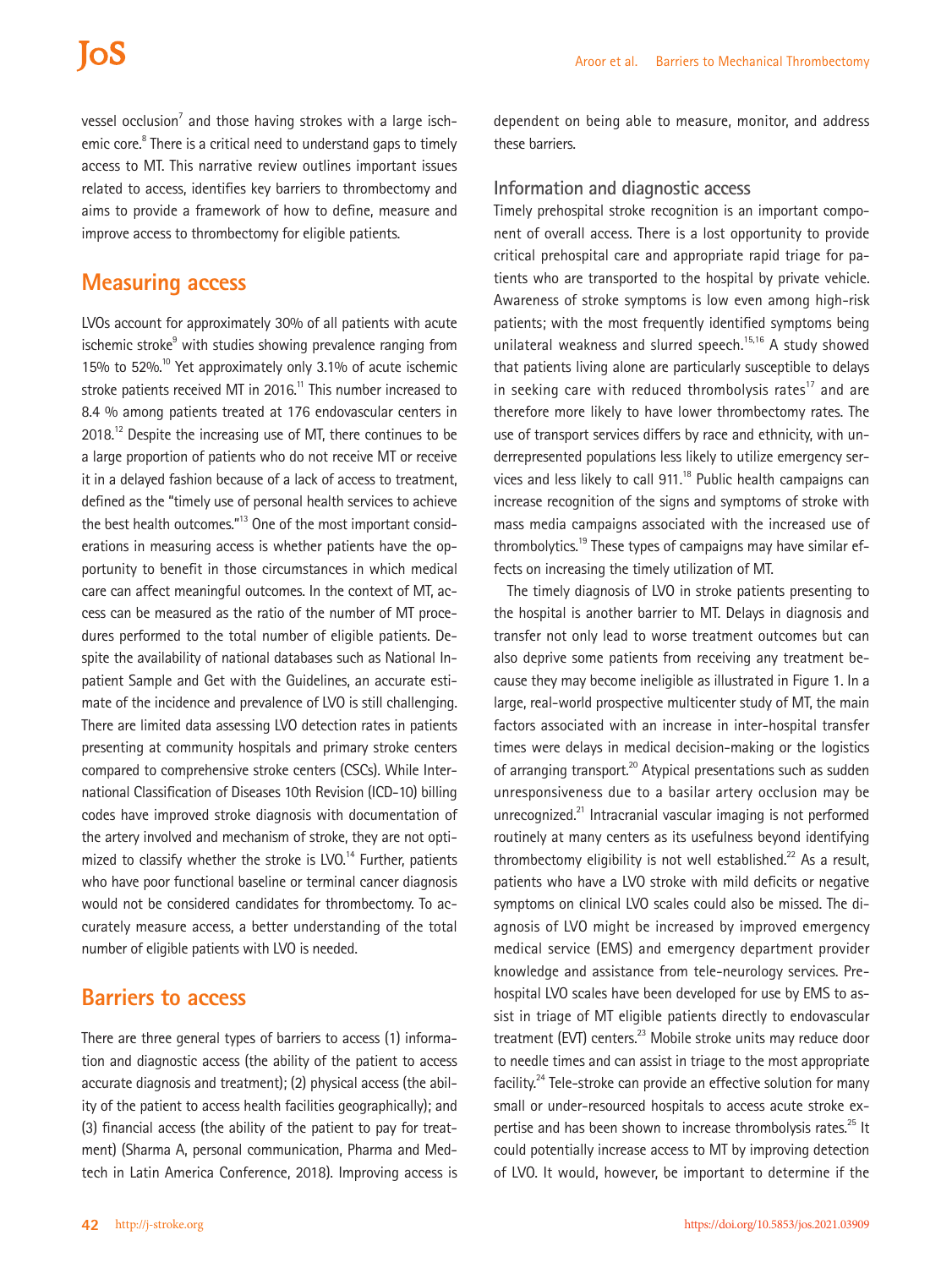

Figure 1. Factors contributing to delay in the information and diagnostic access leading to decreased odds of good functional outcome (modified Rankin Scale [mRS] 0–2) for mechanical thrombectomy. CTP, computerized tomography perfusion; CSC, comprehensive stroke center; TSC, thrombectomy capable stroke center; EDP, emergency department physician; LVO, large vessel occlusion; CTA, computed tomography angiogram; CT, computed tomography; DIDO, door in-door out; ASRH, acute stroke ready hospital; PSC, primary stroke center; EMS, emergency medical service. \*Not to scale.

utilization of tele-neurology has an impact on door in-door out times. A protocol change to include a computed tomography angiogram (CTA) in addition to non-contrast computed tomography (CT) for all patients with presumed acute ischemic stroke presenting within 24 hours at a large academic center improved LVO detection and increased the frequency of MT.<sup>26</sup> Artificial intelligence-based software can assist in the rapid detection of LVO on CTA in eligible patients and are currently being used by some hospital systems in the United States; $^{27}$  however, can be expensive for small community hospitals.

#### **Physical (geographic) access**

Access to MT varies by region in the United States. The numbers of patients undergoing MT were higher in large central metropolitan areas and lower in rural settings than the national average. The East North-Central and West South-Central regions had lower proportions of patients treated with thrombectomy.<sup>11</sup> One-third of the United States population were beyond a 60-minute driving distance to EVT centers; 27.3% of patients were transferred to an endovascular center from a different hospital, with that percentage climbing to 44.3% among patients undergoing MT.<sup>28</sup> This study identified 713 EVT capable centers of a total of 1,941 acute stroke ready hospitals; a center was considered EVT capable if it had submitted at least one ICD-10 code for a thrombectomy procedure in 2017 based on Center for Medicare and Medicaid Services (CMS) Medpar data. Another study that considered only 322 centers as EVT capable based on either national accreditation or state designation found that only 49.6% of United States residents had 60-minute ground access to EVT. After adding air ambulance access, that proportion rose to 62.3%. In addition, of the total of 1,622 non-endovascular capable centers, only 45.4% had an endovascular capable center within a 30-minute drive.<sup>29</sup> Another study showed patients who initially received care at non-EVT centers were substantially less likely to ultimately undergo thrombectomy than patients who initially received care at thrombectomy hubs. Rural patients had particularly limited access: 27.7% of such patients initially received care at EVT capable center versus 69.5% for urban patients.<sup>30</sup>

Geographic access can be optimized by either increasing the number of EVT centers or bypassing non-EVT centers with direct transport to the closest thrombectomy capable center. If 10% of all acute stroke-ready hospitals became EVT capable, the 30-minute access to MT could be extended to an additional 10% of United States residents. Bypassing non-thrombectomy hospitals for direct transport to the closest thrombectomy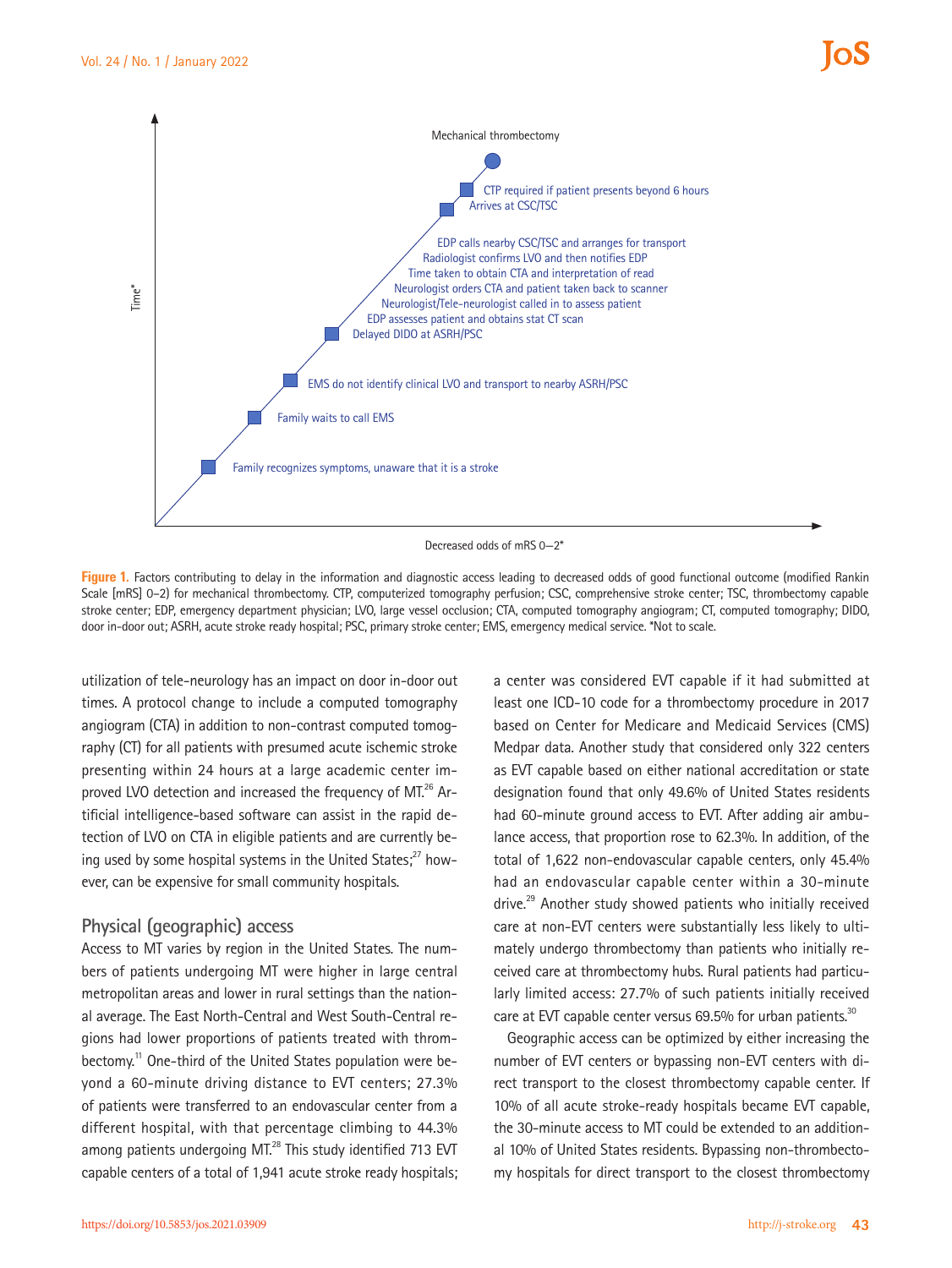capable hospital within a 15-minute additional travel time limit could lead to >10% additional coverage for 30 states, with 9 gaining  $>$ 20% in additional population coverage.<sup>28</sup> Each of these methods, however, could have potential negative effects. An increase in low-volume EVT hospitals could lead to sub-optimal outcomes following  $MT^{31}$  Also, there may be financial obstacles with providing 24/7 neurointerventional coverage at a low volume hospital. There are a limited number of neurointerventional training positions, and without an increase in elective procedures, this number may not increase substantially. Interventionalists without formal neuroendovascular training such as interventional cardiologists and peripheral radiologists are not ideally trained to perform MT for acute stroke, and there is now a consensus among stroke professionals that those with adequate and dedicated training should perform EVT for acute stroke. $32$  The bypass model also has potential system-level detrimental effects. The Prehospital Stroke System of Care consensus conference recommends bypassing the closest certified stroke center if nearest CSC is within 30 minutes for patients in whom LVO is suspected.<sup>33</sup> Although EMS scales to identify LVO are available, the specificity for diagnosing anterior circulation LVO is approximately 50% to 70%.<sup>34</sup> Incorrect field LVO triage of patient's ineligible for EVT could increase the delay in receiving thrombolysis and could negatively affect their functional outcomes, unnecessarily uproot patients from their communities, and removing transport units from service for longer periods than necessary.<sup>35</sup> This particularly holds true in rural areas as EMS providers will encounter less stroke than those in urban areas and less likely be able to keep up with prehospital triage skills. Therefore, prehospital stroke models will need to be optimized to address specific challenges facing rural and urban areas.

#### **Financial access**

The financial barrier to MT in the United States is indirect; patients receive thrombectomy regardless of their insurance status. Since the passage of the Emergency Medical Treatment and Active Labor Act (EMTALA) in 1986,<sup>36</sup> all hospitals accepting funds from the Center of Medicaid and Medicare are required to provide emergency medical care regardless of the patient's ability to pay. Although financial access should not be a barrier to acute stroke treatment, concerns related to personal and financial responsibility can dissuade uninsured patients from seeking immediate care. This results in disparities in access across socioeconomic, racial, and ethnic groups. The concern of not being adequately reimbursed may also dissuade hospitals from building interventional programs. From a global perspective, healthcare financing is much more complex and a major

barrier in low-income and lower-middle-income countries. More than three-fourths of the total healthcare expenditure in low-income countries is derived from direct out-of-pocket payment $^{37}$  where a robust effort is needed to make MT affordable.

#### *Socioeconomic disparities*

Studies using multiple national databases show lower thrombectomy utilization rates among uninsured patients than those who have insurance. $38$  There does not appear to be sufficient information regarding disparities in income with regards to thrombectomy access. Patients living in low-income areas (zip code with median wealth <39,000), however, had a higher frequency of presentation to large volume EVT centers compared to those living in wealthier areas and suggests that low-income patients may live closer to an EVT center.

#### *Racial and ethnic disparities*

This remains a major issue affecting access to care and outcomes with Blacks, Hispanics, and Native Americans who have higher stroke prevalence rates compared to Whites.<sup>39</sup> Despite the increase in the number of thrombectomy capable centers over the last 10 years, minority patients continue to have lower MT rates.<sup>12,40</sup> Data form the National Inpatient Sample from 2016 to 2018 showed that Black/Hispanic patients' treatment rate was 2.8% lower than White/non-Hispanic patients (7% vs. 9.8%). The disparity is also present among patients who presented with LVO with a 7.8% lower utilization rate in Black/ Hispanics than White patients with a middle cerebral artery or basilar artery occlusion (35.1% vs. 42.9%). For patients who received intravenous alteplase, there was no significant difference in thrombectomy rates between Black/Hispanic and White patients. This could suggest a delay in presentation resulting in ineligibility for acute stroke treatments could be responsible for lower rates of MT. Black and Hispanic, male, and uninsured patients were less likely to identify stroke symptoms than White, female, and insured participants. Black/Hispanic patients also presented to thrombectomy centers directly and were less likely to be transferred from another hospital.<sup>41</sup> This is likely due to demographic differences with Black and Hispanic patients residing nearby EVT-capable hospitals. The possibility that providers at non-EVT hospitals serving minority neighborhoods could be underdiagnosing LVO should also be considered. There are also data to suggest that there are inter-hospital transportation disparities for some race-ethnic groups when inter-hospital helicopter might be needed in rural regions.<sup>42</sup>

As uninsured patients receive thrombectomy at lower rates, factors such as reduced utilization of EMS and increased outreach to local hospitals need to be considered. Solutions in-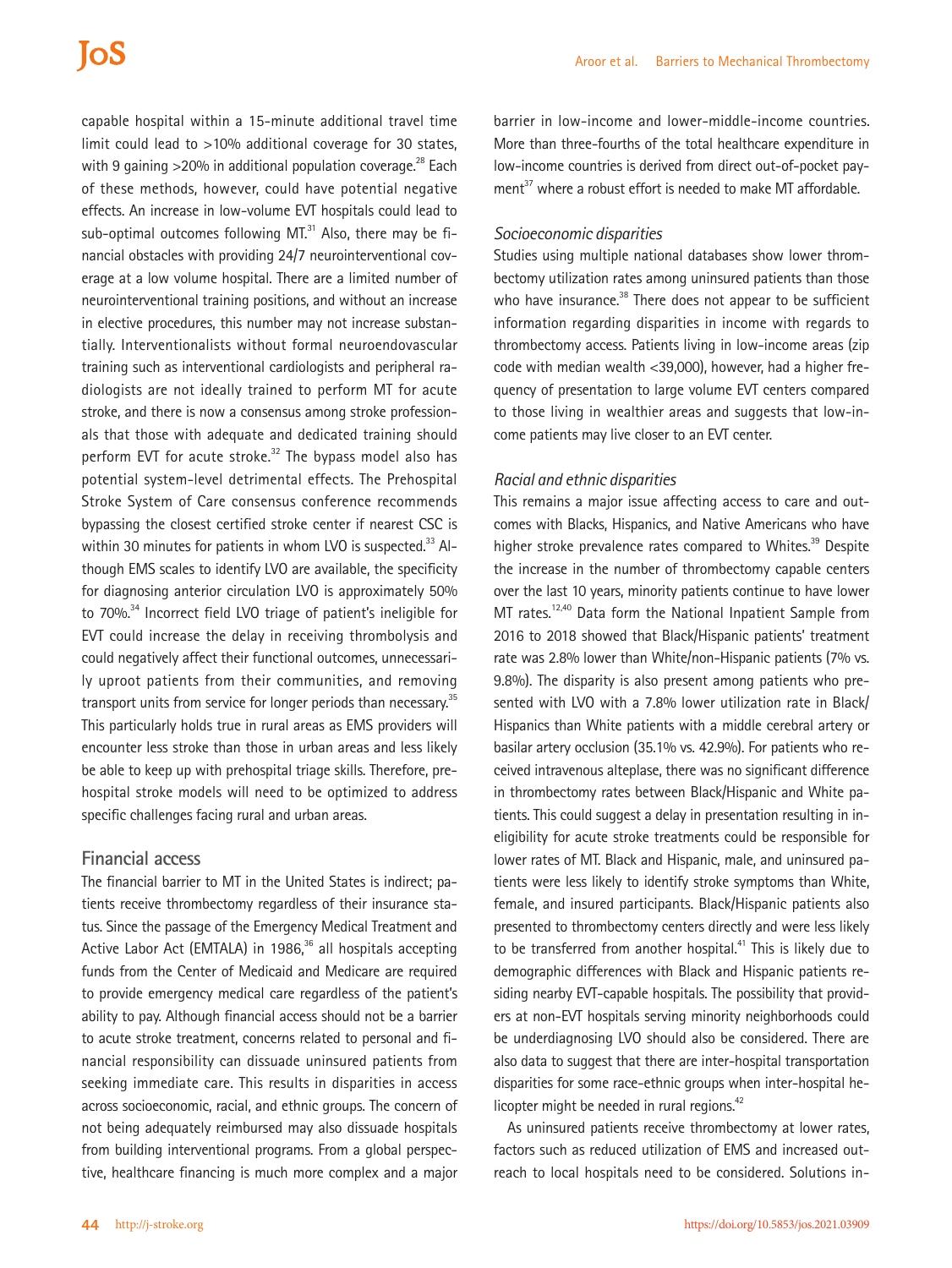|  |  | Table 1. Challenges to increasing mechanical thrombectomy access and future considerations |  |  |
|--|--|--------------------------------------------------------------------------------------------|--|--|
|  |  |                                                                                            |  |  |

| <b>Barriers</b>                                    | <b>Current solutions</b>                                                                                                                                                                                | Limitations                                                                                                                                                                                                                                                                                                                    | <b>Future considerations</b>                                                                                                                                                                                                                                                                                             | Reference            |
|----------------------------------------------------|---------------------------------------------------------------------------------------------------------------------------------------------------------------------------------------------------------|--------------------------------------------------------------------------------------------------------------------------------------------------------------------------------------------------------------------------------------------------------------------------------------------------------------------------------|--------------------------------------------------------------------------------------------------------------------------------------------------------------------------------------------------------------------------------------------------------------------------------------------------------------------------|----------------------|
| Information and<br>diagnostic barriers             |                                                                                                                                                                                                         |                                                                                                                                                                                                                                                                                                                                |                                                                                                                                                                                                                                                                                                                          | 19,23-26,45-48       |
| Prehospital stroke<br>recognition                  | Public stroke awareness<br>campaigns and EMS utilization                                                                                                                                                | Information may not reach those with<br>lower socio-economic status.                                                                                                                                                                                                                                                           | Stroke symptoms knowledge<br>incorporated in school<br>curriculum.                                                                                                                                                                                                                                                       |                      |
| Underdiagnosis of<br>LV <sub>0</sub>               | Training EMS on LVO recognition<br>for appropriate stroke triage.<br>Tele-neurology at local hospital<br>may increase LVO detection.<br>Vascular imaging for all stroke<br>codes may improve detection. | Lack of sensitivity and specificity of<br>EMS performed LVO recognition scales.<br>Time required for neurological<br>assessment by tele-provider may<br>impact door in door out.<br>24-Hour emergency neuroradiology<br>services unavailable at many centers<br>and using AI based software for CTA<br>reads can be expensive. | Tele-neurology in the field/<br>ambulance to assist EMS in LVO<br>recognition and triage.<br>Sensor technology and mobile<br>stroke units with CTA for<br>prehospital LVO detection.<br>Neuro-vascular imaging training<br>and certification in LVO<br>identification for tele-neurologists<br>and cloud sharing images. |                      |
| Physical barriers                                  |                                                                                                                                                                                                         |                                                                                                                                                                                                                                                                                                                                |                                                                                                                                                                                                                                                                                                                          | 28,29,31,33-35,49,50 |
| Geographic access in<br>non-urban areas            | <b>Bypass model</b><br>Increase in the total number of<br>thrombectomy centers.                                                                                                                         | EMS performed LVO scales lack<br>specificity and sensitivity.<br>Concern for sub-optimal clinical<br>outcomes in low volume EVT centers.                                                                                                                                                                                       | Above stated measures can<br>improve the accuracy of field<br>detection of LVO.<br>Transfer to nearby Neuro ICU after<br>EVT vs tele Neuro ICU<br>monitoring.                                                                                                                                                            |                      |
| trained<br>neurointerventionalists                 | Insufficient number of Increase training programs.                                                                                                                                                      | Number of non-emergent cases may be<br>insufficient.                                                                                                                                                                                                                                                                           | Interventional trained<br>Neurologists can also provide<br>stroke care to non-LVO patients.                                                                                                                                                                                                                              |                      |
| <b>Financial barriers</b>                          |                                                                                                                                                                                                         |                                                                                                                                                                                                                                                                                                                                |                                                                                                                                                                                                                                                                                                                          | 4,43,44,51           |
| Cost of building<br>thrombectomy suite/<br>program | Increasing reimbursement may<br>incentivize hospitals to establish<br>programs.                                                                                                                         | Analysis of cost-effectiveness is currently System based cost analysis and<br>based at the level of individual/hospital.                                                                                                                                                                                                       | strategic acute stroke care<br>planning at centralized level with<br>assistance of a measurable<br>access score.                                                                                                                                                                                                         |                      |
| Thrombectomy<br>procedural costs                   | technique when possible.                                                                                                                                                                                | Reduce device cost and aspiration Universal health care for all Americans<br>is still under progress and cost burden<br>is primarily on hospitals.                                                                                                                                                                             | Pursuing government policy<br>change and increased budgetary<br>provisions through an<br>organization focused on<br>increasing MT access.                                                                                                                                                                                |                      |

EMS, emergency medical service; LVO, large vessel occlusion; AI, artificial intelligence; CTA, computed tomography angiogram; EVT, endovascular treatment; ICU, intensive care unit; MT, mechanical thrombectomy.

clude increased reimbursement by the government for thrombectomy or to incentivize low volume stroke centers to develop an EVT program. Reducing the cost of stent retrievers and utilizing other cost-effective methods such as aspiration techniques could also help reduce costs and increase access.<sup>43</sup> The responsibility for analyzing the cost benefit of developing an EVT center, however, is with the hospital. Most studies analyzing cost effectiveness of acute stroke care and MT do not address system-based stroke care costs.<sup>44</sup>

## **Future considerations to increase access**

Although several of the discussed approaches for increasing MT access are being implemented, they have limitations (Table

1). Additional solutions to further increase access should be considered. Sensor technology for LVO detection in the ambulance shows promise.<sup>45</sup> Software to detect LVO based on non-contrast CT is being evaluated, reducing the need to perform CTA and improving patient transfers in stroke networks.<sup>46</sup> This maybe particularly helpful as the use of mobile stroke units continues to increase. Low-cost alternatives to mobile stroke units include ambulance based tele-neurology consultation which has been shown to reduce both door to needle and door to groin times.<sup>47</sup> To help reduce further delays in transfer at centers where emergent neuroradiology coverage is not available, training and certifying neurologists in emergency stroke imaging should be considered with one study showing strong inter-rater reliability in LVO detection between neurolo-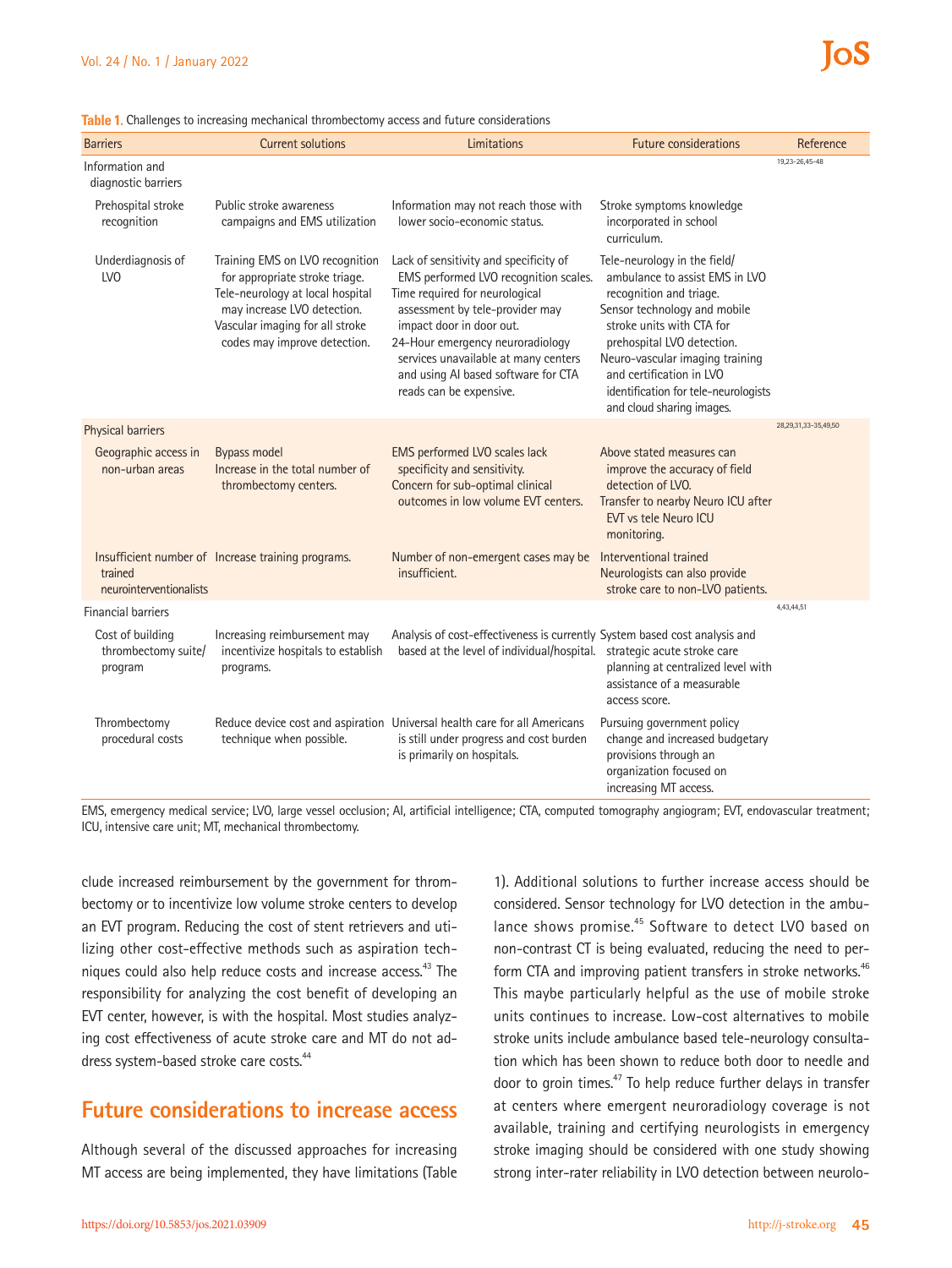gists and neuroradiologists.<sup>48</sup> Currently, neurointerventional training is open to neurosurgeons, neuroradiologists and vascular neurologists. Increasing the training positions available to vascular neurologists includes the advantage of them also being able to provide stroke care for patients not requiring thrombectomy in low volume EVT centers.<sup>49</sup> Tele-intensive care unit (ICU) is an emerging field and tele-consultation with neurocritical care specialists and telemonitoring with assistance of neuro ICU nurses in hospitals without a dedicated neuro intensive care unit should be evaluated.<sup>50</sup> The implementation of the above discussed programs is limited by financial access. Centralized planning for acute stroke care has been implemented in other countries<sup>51</sup> and strategic planning for developing centers with EVT capabilities should be considered with cost-effective analysis being done at a system rather than a hospital level.

The Institute of Medicine uses a variety of key health indicators in its attempt to measure health care access.<sup>52</sup> Although there are no indicators designed to measure access to any specific treatment, there may be an opportunity to develop a standardized measure for thrombectomy access, given its time sensitivity and importance in reducing long term stroke disability. While a wide range of issues that affect access to thrombectomy and acute stroke care have been identified and discussed, region specific data such as percentage of LVO patients who receive MT, median time from initial EMS contact to MT, percentage of LVO patients presenting directly to EVT capable center, rate of utilization of LVO scale by regional EMS and percentage of non-EVT capable acute stroke ready hospitals performing CTA is needed to get a better understanding of specific barriers that could be targets prioritized for improvement. In this regard, creating a measurable access score to thrombectomy may not only be a useful tool for state/local governments and public health officials to identify gaps in stroke MT access, but also improve stroke systems of care with the goal of optimizing patient outcomes and reducing health care costs.

## **Conclusions**

The burden of stroke is a critical health care problem and timely access to MT reduces both mortality and long-term morbidity. Despite an increase in MT access in the United States, there are inequities in access to timely EVT for specific populations. Although progress has been made to address challenges regarding access, gaps in knowledge and systems remain. Those gaps are likely to be even more pronounced in countries with limited resources. Additional studies are needed to better understand the access gap that exists today which should be an

important area of focus for public health officials and stroke organizations.

## **Novelty and significance**

- Aims to classify barriers to Mechanical thrombectomy into three specific barriers: information and diagnostic access, financial access as well as geographic and physical access.
- Aims to provide a framework to define, measure and expand MT access in the United States.
- Identify challenges associated with access in the United States and offer potential solutions.
- While there are limited articles focusing on individual aspects of thrombectomy access in the United States, no comprehensive review is available to our knowledge on this topic that discusses all of the above barriers.

### **Disclosure**

Dileep R. Yavagal is on the steering committee of TIGER clinical trial sponsored by Rapid Medical and steering committee of CALM-2 sponsored by Vascular Dynamics. He is a consultant to Medtronic, Cerenovus, Poseydon, Neurosave, and other Neuralanalytics. The other authors have no financial conflicts of interest.

### **References**

- 1. Goyal M, Menon BK, van Zwam WH, Dippel DW, Mitchell PJ, Demchuk AM, et al. Endovascular thrombectomy after large-vessel ischaemic stroke: a meta-analysis of individual patient data from five randomised trials. *Lancet* 2016;387: 1723-1731.
- 2. Albers GW, Lansberg MG, Kemp S, Tsai JP, Lavori P, Christensen S, et al. A multicenter randomized controlled trial of endovascular therapy following imaging evaluation for ischemic stroke (DEFUSE 3). *Int J Stroke* 2017;12:896-905.
- 3. Nogueira RG, Jadhav AP, Haussen DC, Bonafe A, Budzik RF, Bhuva P, et al. Thrombectomy 6 to 24 hours after stroke with a mismatch between deficit and infarct. *N Engl J Med* 2018; 378:11-21.
- 4. Kunz WG, Hunink MG, Almekhlafi MA, Menon BK, Saver JL, Dippel DWJ, et al. Public health and cost consequences of time delays to thrombectomy for acute ischemic stroke. *Neurology* 2020;95:e2465-e2475.
- 5. Nagel S, Bouslama M, Krause LU, Küpper C, Messer M, Petersen M, et al. Mechanical thrombectomy in patients with milder strokes and large vessel occlusions. *Stroke* 2018;49: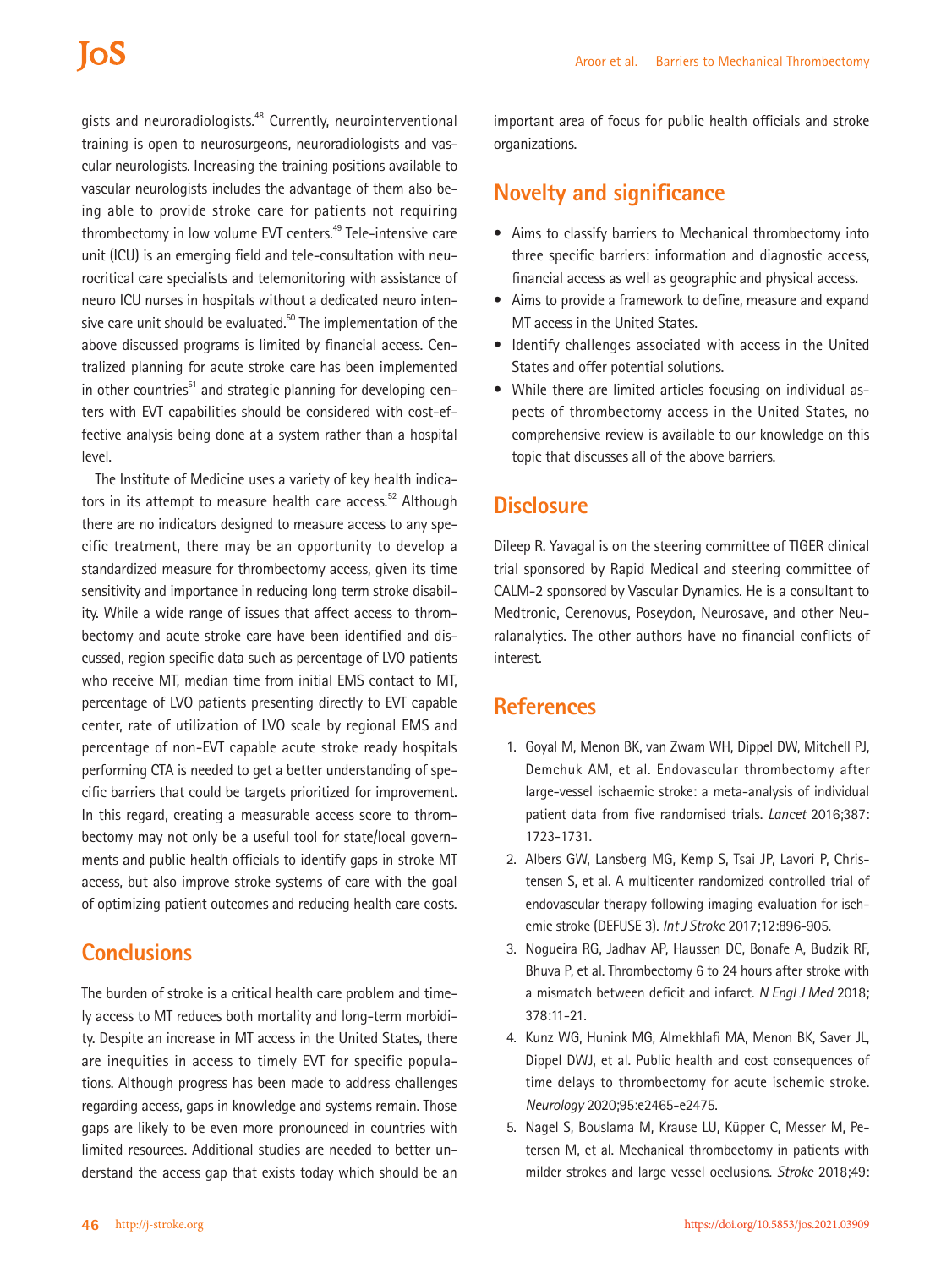2391-2397.

- 6. Sarraj A, Hassan AE, Grotta J, Sitton C, Cutter G, Cai C, et al. Optimizing patient selection for endovascular treatment in acute ischemic stroke (SELECT): a prospective, multicenter cohort study of imaging selection. *Ann Neurol* 2020;87:419- 433.
- 7. Goyal M, Ospel JM, Menon BK, Hill MD. MeVO: the next frontier? *J Neurointerv Surg* 2020;12:545-547.
- 8. Sarraj A, Grotta JC, Pujara DK, Shaker F, Tsivgoulis G. Triage imaging and outcome measures for large core stroke thrombectomy: a systematic review and meta-analysis. *J Neurointerv Surg* 2020;12:1172-1179.
- 9. Lakomkin N, Dhamoon M, Carroll K, Singh IP, Tuhrim S, Lee J, et al. Prevalence of large vessel occlusion in patients presenting with acute ischemic stroke: a 10-year systematic review of the literature. *J Neurointerv Surg* 2019;11:241-245.
- 10. Waqas M, Rai AT, Vakharia K, Chin F, Siddiqui AH. Effect of definition and methods on estimates of prevalence of large vessel occlusion in acute ischemic stroke: a systematic review and meta-analysis. *J Neurointerv Surg* 2020;12:260-265.
- 11. MacKenzie IER, Moeini-Naghani I, Sigounas D. Trends in endovascular mechanical thrombectomy in treatment of acute ischemic stroke in the United States. *World Neurosurg* 2020; 138:e839-e846.
- 12. Rinaldo L, Rabinstein AA, Cloft H, Knudsen JM, Castilla LR, Brinjikji W. Racial and ethnic disparities in the utilization of thrombectomy for acute stroke. *Stroke* 2019;50:2428-2432.
- 13. Institute of Medicine (US) Committee on Monitoring Access to Personal Health Care Services. Access to Health Care in America. Washington, DC: National Academies Press (US), 1993.
- 14. Zachrison KS, Li S, Reeves MJ, Adeoye O, Camargo CA, Schwamm LH, et al. Strategy for reliable identification of ischaemic stroke, thrombolytics and thrombectomy in large administrative databases. *Stroke Vasc Neurol* 2021;6:194- 200.
- 15. Ojike N, Ravenell J, Seixas A, Masters-Israilov A, Rogers A, Jean-Louis G, et al. Racial disparity in stroke awareness in the US: an analysis of the 2014 National Health Interview Survey. *J Neurol Neurophysiol* 2016;7:365.
- 16. Goldstein LB, Silberberg M, McMiller Y, Yaggy SD. Stroke-related knowledge among uninsured Latino immigrants in Durham County, North Carolina. *J Stroke Cerebrovasc Dis* 2009;18:229-231.
- 17. Reeves MJ, Prager M, Fang J, Stamplecoski M, Kapral MK. Impact of living alone on the care and outcomes of patients with acute stroke. *Stroke* 2014;45:3083-3085.
- 18. Mochari-Greenberger H, Xian Y, Hellkamp AS, Schulte PJ,

Bhatt DL, Fonarow GC, et al. Racial/ethnic and sex differences in emergency medical services transport among hospitalized US stroke patients: analysis of the National Get With The Guidelines-Stroke Registry. *J Am Heart Assoc* 2015;4:e002099.

- 19. Payne GH, Fang J, Fogle CC, Oser CS, Wigand DA, Theisen V, et al. Stroke awareness: surveillance, educational campaigns, and public health practice. *J Public Health Manag Pract* 2010;16:345-358.
- 20. Froehler MT, Saver JL, Zaidat OO, Jahan R, Aziz-Sultan MA, Klucznik RP, et al. Interhospital transfer before thrombectomy is associated with delayed treatment and worse outcome in the STRATIS Registry (Systematic Evaluation of Patients Treated With Neurothrombectomy Devices for Acute Ischemic Stroke). *Circulation* 2017;136:2311-2321.
- 21. Organek N, Milano N, Donohue M, Sundararajan S, Strbian D, Katzan IL. Significant period between presentation and diagnosis in basilar artery occlusion: five cases and the lessons learned. *Stroke* 2015;46:e79-e81.
- 22. Powers WJ, Rabinstein AA, Ackerson T, Adeoye OM, Bambakidis NC, Becker K, et al. 2018 Guidelines for the early management of patients with acute ischemic stroke: a guideline for healthcare professionals from the American Heart Association/American Stroke Association. *Stroke* 2018;49:e46-e110.
- 23. Lima FO, Silva GS, Furie KL, Frankel MR, Lev MH, Camargo ÉC, et al. Field assessment stroke triage for emergency destination: a simple and accurate prehospital scale to detect large vessel occlusion strokes. *Stroke* 2016;47:1997-2002.
- 24. Ehntholt MS, Parasram M, Mir SA, Lerario MP. Mobile stroke units: bringing treatment to the patient. *Curr Treat Options Neurol* 2020;22:5.
- 25. Amorim E, Shih MM, Koehler SA, Massaro LL, Zaidi SF, Jumaa MA, et al. Impact of telemedicine implementation in thrombolytic use for acute ischemic stroke: the University of Pittsburgh Medical Center telestroke network experience. *J Stroke Cerebrovasc Dis* 2013;22:527-531.
- 26. Mayer SA, Viarasilpa T, Panyavachiraporn N, Brady M, Scozzari D, Van Harn M, et al. CTA-for-All: impact of emergency computed tomographic angiography for all patients with stroke presenting within 24 hours of onset. *Stroke* 2020;51: 331-334.
- 27. Sheth SA, Lopez-Rivera V, Barman A, Grotta JC, Yoo AJ, Lee S, et al. Machine learning-enabled automated determination of acute ischemic core from computed tomography angiography. *Stroke* 2019;50:3093-3100.
- 28. Sarraj A, Savitz S, Pujara D, Kamal H, Carroll K, Shaker F, et al. Endovascular thrombectomy for acute ischemic strokes: current US access paradigms and optimization methodology. *Stroke* 2020;51:1207-1217.